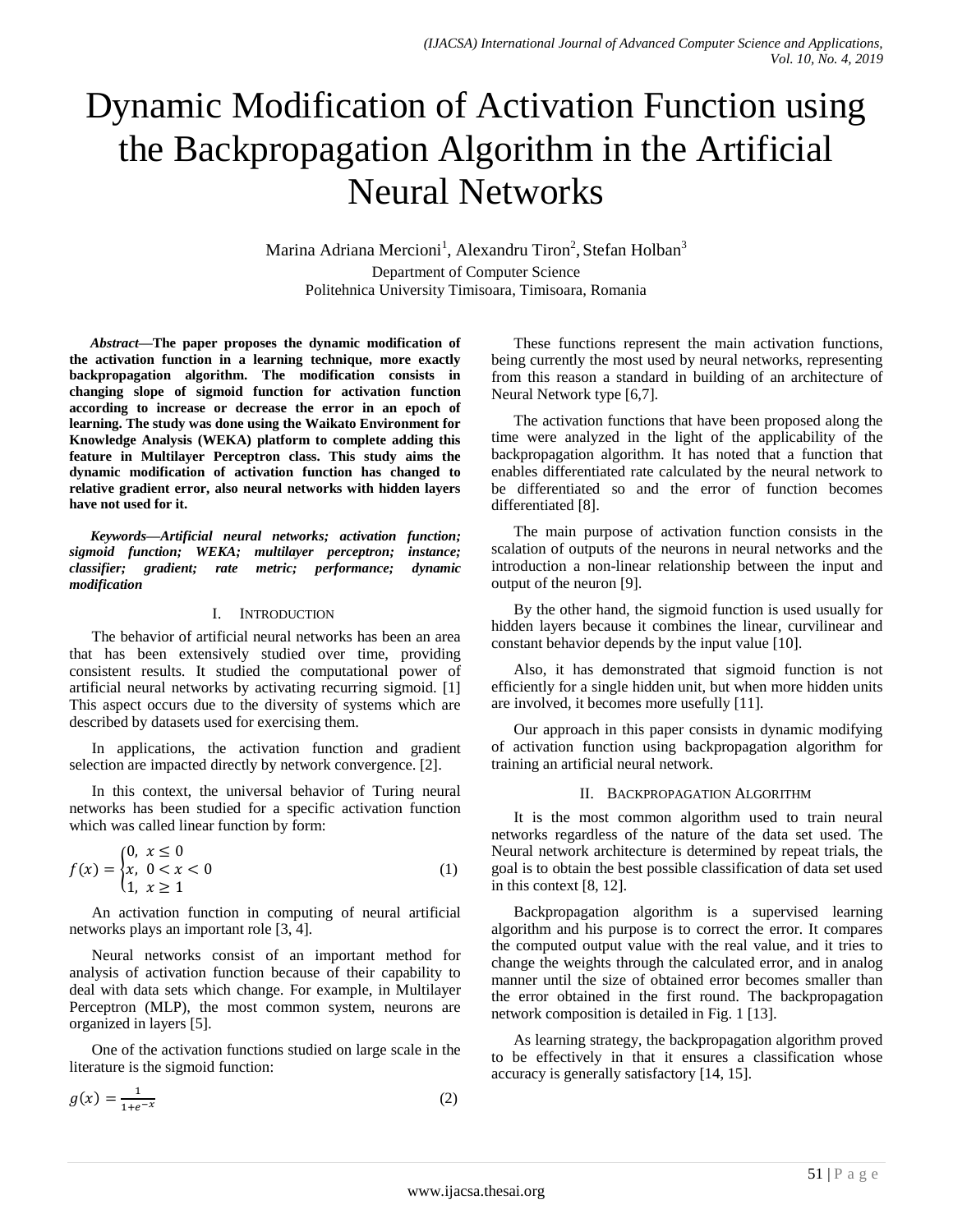

Fig. 1. Backpropagation Network [12].

The main disadvantage of this learning technique is the fact that they are required repeated attempts to establish network architecture, number of hidden layers and number of neurons in each hidden layer, in the context in which training requires a lot of resources as memory and runtime, as in Fig. 2.

The classical backpropagation algorithm is divided in two phases: the first phase consists in the propagation of useful information from the input layer toward the exit, then spread in the reverse direction of errors, and the second phase consists in updating the weights.

- In the first phase, the input data propagate through the network to generate the output values, then calculate the error and propagate back toward the hidden layers and toward the entry to generate the differences between the obtained values and actual values for each neuron.
- In the second phase, for each weight calculates the gradient of error using generated differences in the first step. This weight is updated in the opposite direction to the error by a coefficient of learning.

Backpropagation algorithm has been focused on theorems which have guaranteed "universal approximation", a property of neural networks [16].





# III. BACKPROPAGATION ALGORITHM WITH DYNAMIC ACTIVATION FUNCTION

The main element of an artificial neural network is artificial neuron, which can be represented by a sum and a function, so the network will be composed of several interconnected functions. More clearly, these functions are the filters through which the information passes. And depending on how we want to learn neural network, these functions have specific characteristics to the chosen purpose [17,19].

One of the most important characteristics of an artificial neural network is the activation function [7].

One of the most important activation functions is sigmoid function. From point of view of evolution, this function has developed from Heaveside function as it is showed in Fig. 3.

The sigmoid function can be calculated as it is showed in Fig. 4; respectively its curve can be seen.

Among the most commonly available types of activation functions we mention them in Fig. 5:

Whatever type of activation function and its characteristics, it remains unchanged during the training process.

We consider that this aspect represents a serious restriction. How learning is a process of dynamic change of weights which characterize numerically the connections between neurons of network, it is normally that this learning process to be reflected in the dynamic activation function by dynamic changing of its characteristics [20].



Fig. 3. Heaviside Function (Source: https://upload. wikimedia.org /wikipedia/commons/thumb/d/d9/Dirac\_distribution\_CDF.svg/1280px-Dirac\_distribution\_CDF.svg.png).



Fig. 4. Sigmoid function (Source: https://cdn-images-1.medium.com/max /1200/1\*8SJcWjxz8j7YtY6K-DWxKw.png).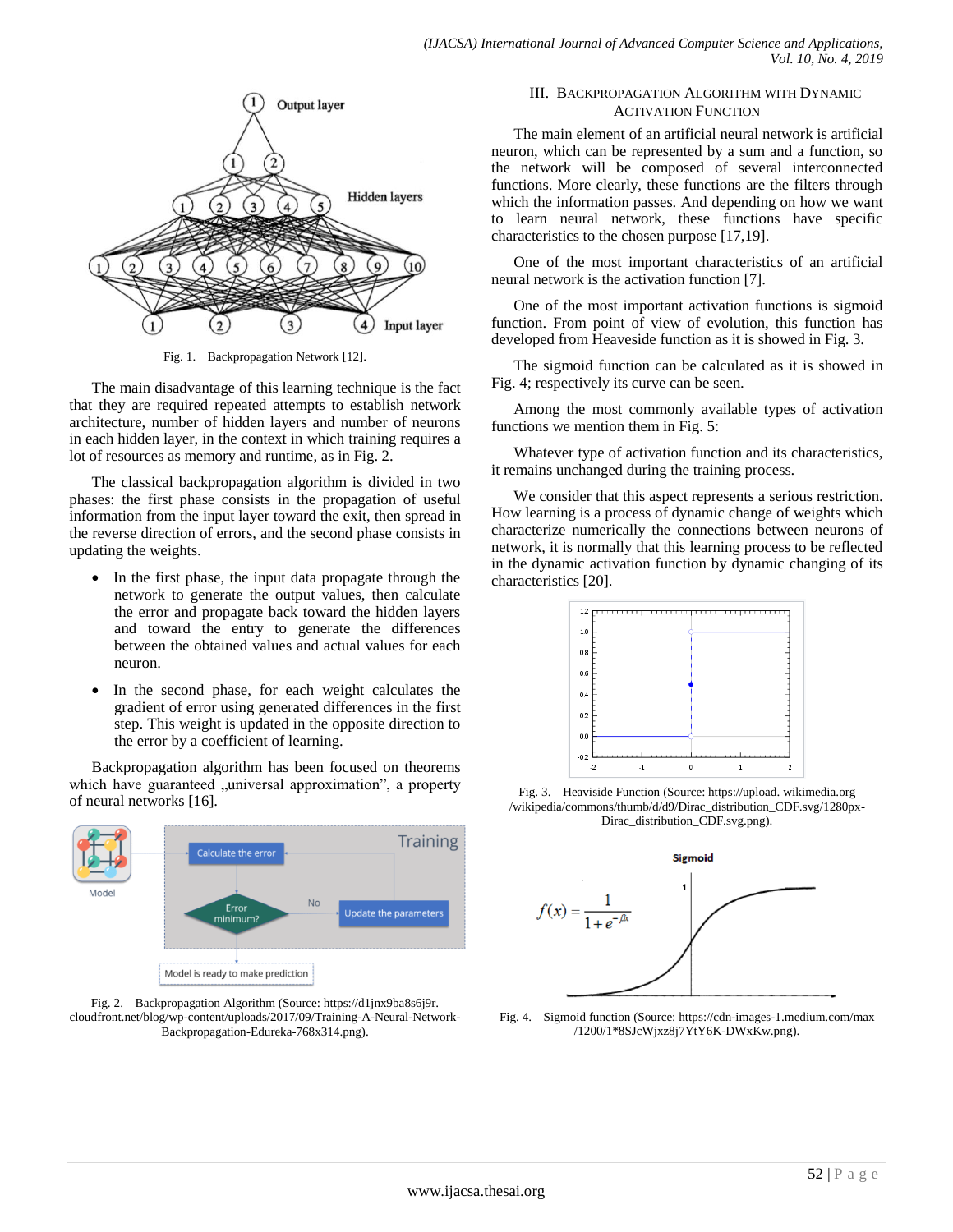

Fig. 5. Activation Function Types (Source[: https://www.code-it.ro/wp](https://www.code-it.ro/wp-content/uploads/2018/11/Screenshot-2018-11-12-at-22.36.39.png)[content/uploads/2018/11/Screenshot-2018-11-12-at-22.36.39.png\)](https://www.code-it.ro/wp-content/uploads/2018/11/Screenshot-2018-11-12-at-22.36.39.png).

In other words, learning is both dynamic modification of weights and also dynamic modification of activation function characteristics.

To achieve this goal we start from a classical activation function, more exactly sigmoid function (Fig. 4) wherein the  $\beta$ coefficient value is set dynamically during each epoch of learning simultaneously with the adjustment of the weights.

The initial value was considered to be 1 so that this value can change (increase or decrease) depending on the error level of present gradient in each of the learning epochs. The percentage change of this coefficient and its direction of adjustment (increase or decrease) is set by the user at the beginning of the learning process.

## IV. EXPERIMENTAL EXPERIMENTS

In this study we took in consideration an activation function by sigmoid type in the context of a neural network architecture without hidden layers. The study has been done considering:

- The  $\beta$  coefficient value of activation function decreases if the error increases during an epoch, respectively it increases. The direction can reverse (β coefficient value of activation function increases if the error increases during an epoch, respectively decreases, if the error decreases) is defined at the start of training.
- Percentage to scale this coefficient is set at the beginning of the training. It is defined by user.

In our experiments we consider the scenario:

- The β coefficient of activation function decreases if the error value increases during an epoch, the coefficient increases, if the error decreases.
- The percentage of modification for β coefficient was 10%, respectively 5% from actual value during training epoch.

To achieve the scenario above, Multilayer Perceptron Classifier has been changed through Weka 3.8.3 platform provided by adding a parameter that determines the direction of change of β value for activation function as the coefficient which is modified. The two parameters are:

- modRate which specifies the percentage of modification for β coefficient.
- variant which defines the direction of change for  $\beta$ value (True - in case the value of β coefficient for activation function decreases, if the error increases during an epoch, respectively it increases, if the error decreases and False otherwise.

Added code can be viewed in Fig. 6:

From point of view of user, the modification sets initial settings for training process which can be visualized in Fig. 7 with the implicit values which are  $\beta = 10\%$  and modification direction variant=True.

The study was performed taking into account a total of 10 sets of data provided by this platform as follows.

For these date sets we can observe the experimental results in the following tables and diagrams, which are centralized in Tables 1 and 2 and Fig. 8.

| if (m variant $-$ true) ( // varianta 1                                                                                                                                                                                                                                                                                                                                                                                                                                                                              |
|----------------------------------------------------------------------------------------------------------------------------------------------------------------------------------------------------------------------------------------------------------------------------------------------------------------------------------------------------------------------------------------------------------------------------------------------------------------------------------------------------------------------|
| for (int i= $0$ ; i < m neuralNodes.length ; i++) {<br>crt node - m neuralNodes[1];<br>m sigmoidUnit.setZ(sigm z[i]);<br>crt err = crt node.errorValue(true);<br>if(crt err < prev err per neuron[i])<br>m sigmoidUnit.setZ(m sigmoidUnit.getZ()+(m sigmoidUnit.getZ()*getHodRate()));<br>if(crt err > prev err per neuron[i])<br>m sigmoidUnit.setZ(m sigmoidUnit.getZ()-(m sigmoidUnit.getZ()*getHodRate()));                                                                                                      |
| prev err per neuronfil = crt err;                                                                                                                                                                                                                                                                                                                                                                                                                                                                                    |
|                                                                                                                                                                                                                                                                                                                                                                                                                                                                                                                      |
| if (m variant == false) { $//$ varianta 2                                                                                                                                                                                                                                                                                                                                                                                                                                                                            |
| for(int $i=0$ ; $i < m$ neuralNodes.length ; $i+1$ ) {<br>$\texttt{crt}$ node = m neuralNodes[i];<br>m sigmoidUnit.set2(sigm z[i]);<br>crt err = crt node.errorValue(true) ;<br>if(crt err > prev err per neuron[i])<br>m sigmoidUnit.setZ(m sigmoidUnit.getZ()+(m sigmoidUnit.getZ()*getModRate()));<br>if(crt err < prev err per neuron[1] )<br>m sigmoidUnit.setZ(m sigmoidUnit.getZ()-(m sigmoidUnit.getZ()*getHodRate()));<br>prev err per neuron $[i]$ = crt err;<br>//m sigmoidUnit.set2(0); // for debugging |
|                                                                                                                                                                                                                                                                                                                                                                                                                                                                                                                      |
|                                                                                                                                                                                                                                                                                                                                                                                                                                                                                                                      |

Fig. 6. Changes Added to Multilayer Perceptron Class..



Fig. 7. β Values Set (modRate) and Modification Direction (Variant).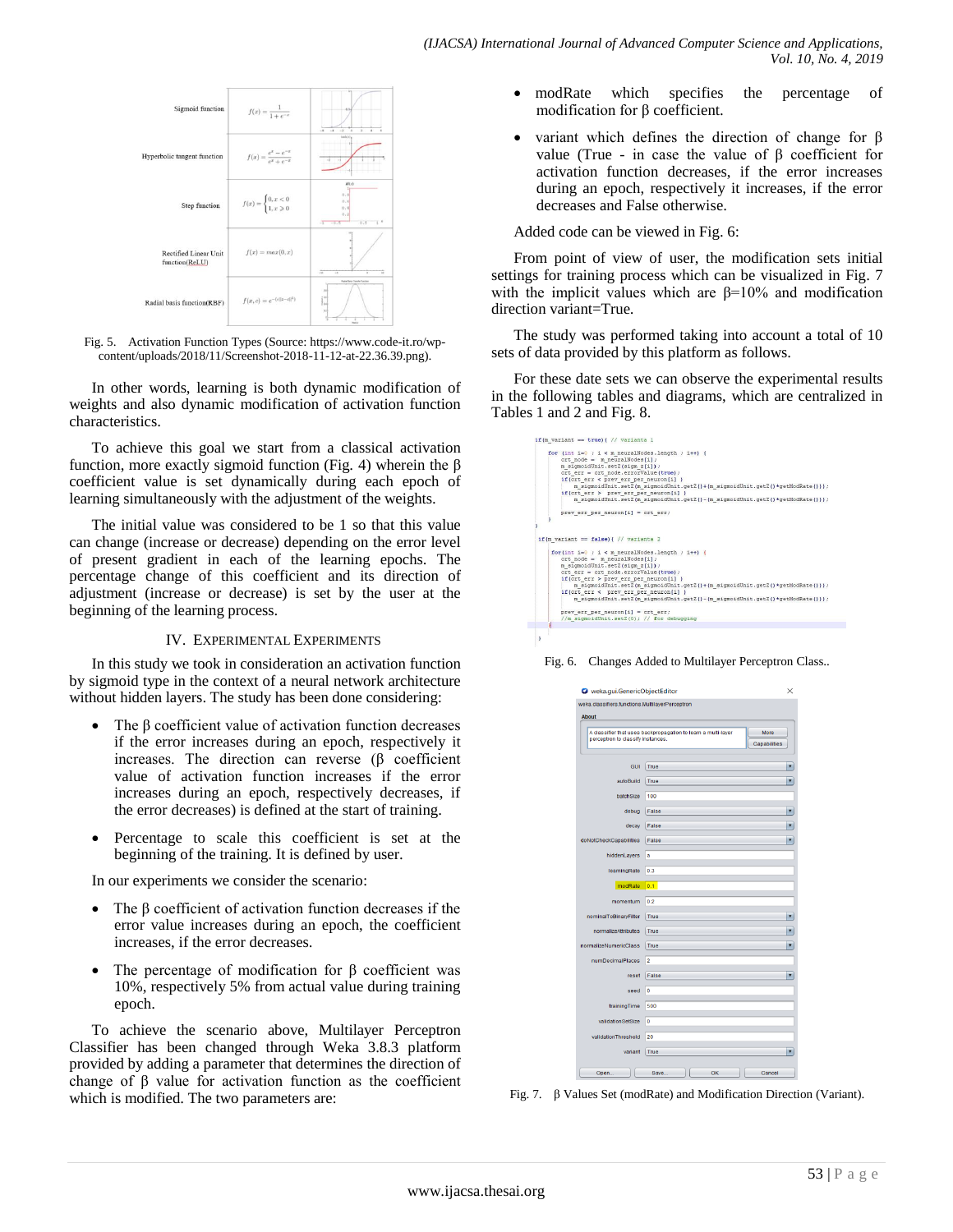| Data set           | <b>Variation Error</b><br>per Epoch $\beta = 5\%$<br>$\frac{0}{0}$ | <b>Variation Error</b><br>per Epoch $\beta$ =10%<br>$\frac{0}{0}$ |
|--------------------|--------------------------------------------------------------------|-------------------------------------------------------------------|
| diabetes.arff      | 0.064609                                                           | 2.172752                                                          |
| iris.arff          | $-0.4377358$                                                       | $-0.398922$                                                       |
| credit_g.arff      | 27.853203                                                          | 13.34323                                                          |
| zoo.arff           | 136.95652                                                          | $-30$                                                             |
| mushroom.arff      | $-25$                                                              | $-80$                                                             |
| anneal.arff        | $-2.3637525$                                                       | $-85.01997$                                                       |
| balance_scale.arff | 0.3788186                                                          | 1.084578                                                          |
| glass.arff         | 0.9818232                                                          | 2.139382                                                          |
| sonar.arff         | 1.0156026                                                          | 1.707687                                                          |
| car.arff           | $-1.2320329$                                                       | $-15.19507$                                                       |
| letter.arff        | 2.1341222                                                          | 1.921839                                                          |

#### TABLE I. ERROR PER EPOCH

## TABLE II. INSTANCE CLASSIFICATION

| Data set           | <b>Dynamic Variation of Instances Classified Correctly</b><br>$\beta = 5\%$<br>$\frac{0}{0}$ | <b>Dynamic Variation of Instances Classified Correctly</b><br>$\beta = 10\%$<br>$\frac{0}{0}$ |
|--------------------|----------------------------------------------------------------------------------------------|-----------------------------------------------------------------------------------------------|
| diabetes.arff      | 0.646161863                                                                                  | $-1.777069$                                                                                   |
| iris.arff          | $\theta$                                                                                     | $\overline{0}$                                                                                |
| credit_g.arff      | $-0.201409869$                                                                               | $-0.100705$                                                                                   |
| zoo.arff           | $\theta$                                                                                     | $\theta$                                                                                      |
| mushroom.arff      | $\theta$                                                                                     | $\overline{0}$                                                                                |
| anneal.arff        | 1.283500796                                                                                  | 4.426815                                                                                      |
| balance_scale.arff | $-0.173611111$                                                                               | $-0.173611$                                                                                   |
| glass.arff         | 0.543490271                                                                                  | $-1.086981$                                                                                   |
| sonar.arff         | $\theta$                                                                                     | $\theta$                                                                                      |
| car.arff           | $\Omega$                                                                                     | $\Omega$                                                                                      |
| letter.arff        | -0.891395307                                                                                 | $-0.770117$                                                                                   |



Fig. 8. Variation Error Per Epoch and Correctly Clasified Instances in Dynamic Mode.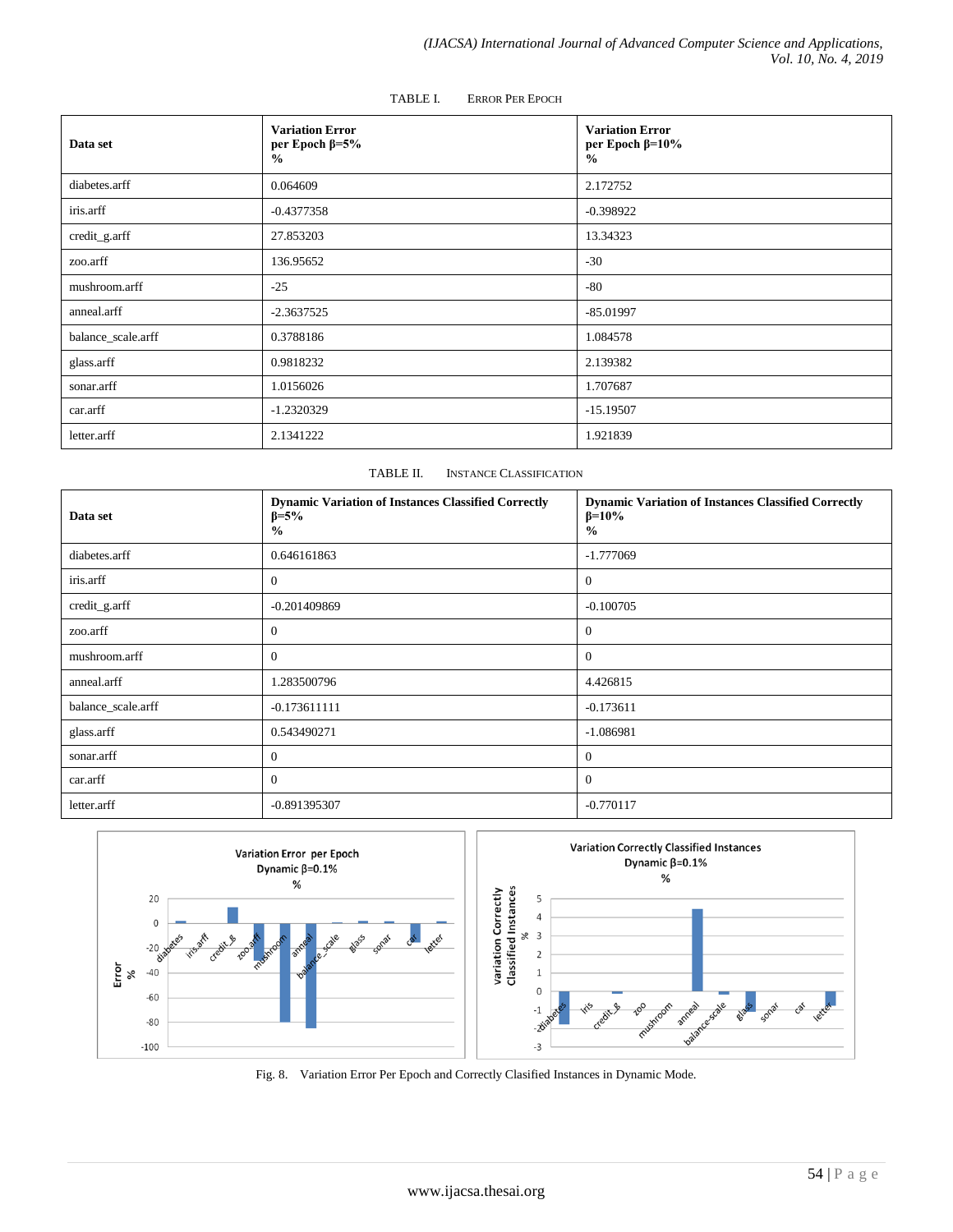## V. EVALUATION IMPACT OF TRAINING PROCESS BY DYNAMIC INTRODUCING ACTIVATION FUNCTION

After analyzing the experimental results several observations can be made:

*1)* Introduction of the concept according to the dynamic activation leads to a change in drive definite process that quickly leads to a reduction of the error learning.

For example, this aspect is visible in the graph of error evolution in the case of using the iris.arff data set ( $\beta = 10\%$ , variant  $=$  True) as it is showed in Fig. 9.

It can be seen in the first 50 epochs the modification of characteristics activation function leads to a search process directed toward a lower error in the training process. This aspect is present also in the case  $(\beta=5\%$ , variant=True), it can be visualized in the graph in Fig. 10.

*2)* For a number of four data sets (zoo.arff, mushroom.arff, anneal.arff, carr.arff) reveals a definite reduction of the error obtained at the end of the 500 epochs of training.

The error of training is reduced as follows: 30% for zoo.arff, 80% for mushroom.arff, 85% for anneal.arff data set respectively with 15 for carr.arff compared to the situation where the training to perform a static activation function whose features remain constant in the training process.



Fig. 9. The Graph of Error Variation/Epoch (β=10%, Variant=True).





The only data set where error of training increases is credit\_g.arff, whose error increases by 15%. For other datasets variation of error is insignificant.

*3)* An interesting aspect is related to the following thing: for credit\_g.arff data set, whose error increases, we can see that in testing phase it keeps the same number of instance correct classified as in the case of using an unchanged activation function. This aspect is remarked for zoo.arff data set, which for  $\beta = 5\%$  coefficient we have on the hand an increase of training error equal to 136.9%, but on the other hand when we pass to testing phase, doesn't appear any variation in the number of instances classified correctly. This aspect looks to be a result in fact the instances from data set for a static activation function aren't classified correctly, so in the case of activation function some data set are classified correctly meanwhile other instances are incorrectly classified.

*4)* We can see that significant differences occur between a dynamic activation of function with β = 10% and a dynamic activation of function with  $β = 5%$ . But what we can also see in both cases is an improvement in accuracy of classification. It is also specified that will be necessary to find the optimal of dynamic modification for activation function from a training epoch to another training epoch.

# VI. CONCLUSIONS

Introducing the concept of dynamic modification during the training process leads to an increase of accuracy for classification. We can remark that a classical training algorithm such as backpropagation algorithm becomes more flexible in the meaning that the learning algorithm is faster guided toward a classification error generally lower.

The proposed method is attempted to monitor the error and check the status for accuracy for different data sets.

Influence of the nature of the data set is no longer reflected in the weights of the neural network but it can be reflected in the activation function. For this reason, the dynamic modification of the activation function may represent a significant way to improve the classification neural network in the wide range of directions where can advance this concept.

#### **REFERENCES**

- [1] J. Kilian, H. T. Siegelmann, "The Dynamic Universality of Sigmoidal Neural Networks", New Jersey, Israel, information and computation 128, pp. 48-56, 1996.
- [2] J. Hu, Lili Xu, X. Wang, X. Xu , G. Su, "Effects of BP Algorithm-based Activation Functions on Neural Network Convergence", Journal of Computers Vol. 29 No. 1, pp. 76-85, 2018.
- [3] V. Tiwari, N. Khare, "Hardware implementation of neural network with Sigmoidal activation functions using CORDIC, Microprocessors and Microsystems", 39(6), pp. 373-381, 2015.
- [4] Z.J. Jia, Y.D. Song, D.Y. Li, P. Li, "Tracking control of nonaffine systems using bio-inspired networks with autotuning activation functions and self-growing neurons", Information Sciences pp. 388-389, 191-208, 2017.
- [5] A. F. Sheta, S. E. M. Ahmed, H. Faris, "A Comparison between Regression, Artificial Neural Networks and Support Vector Machines for Predicting Stock Market Index", (IJARAI) International Journal of Advanced Research in Artificial Intelligence, Vol. 4, No.7, 2015.